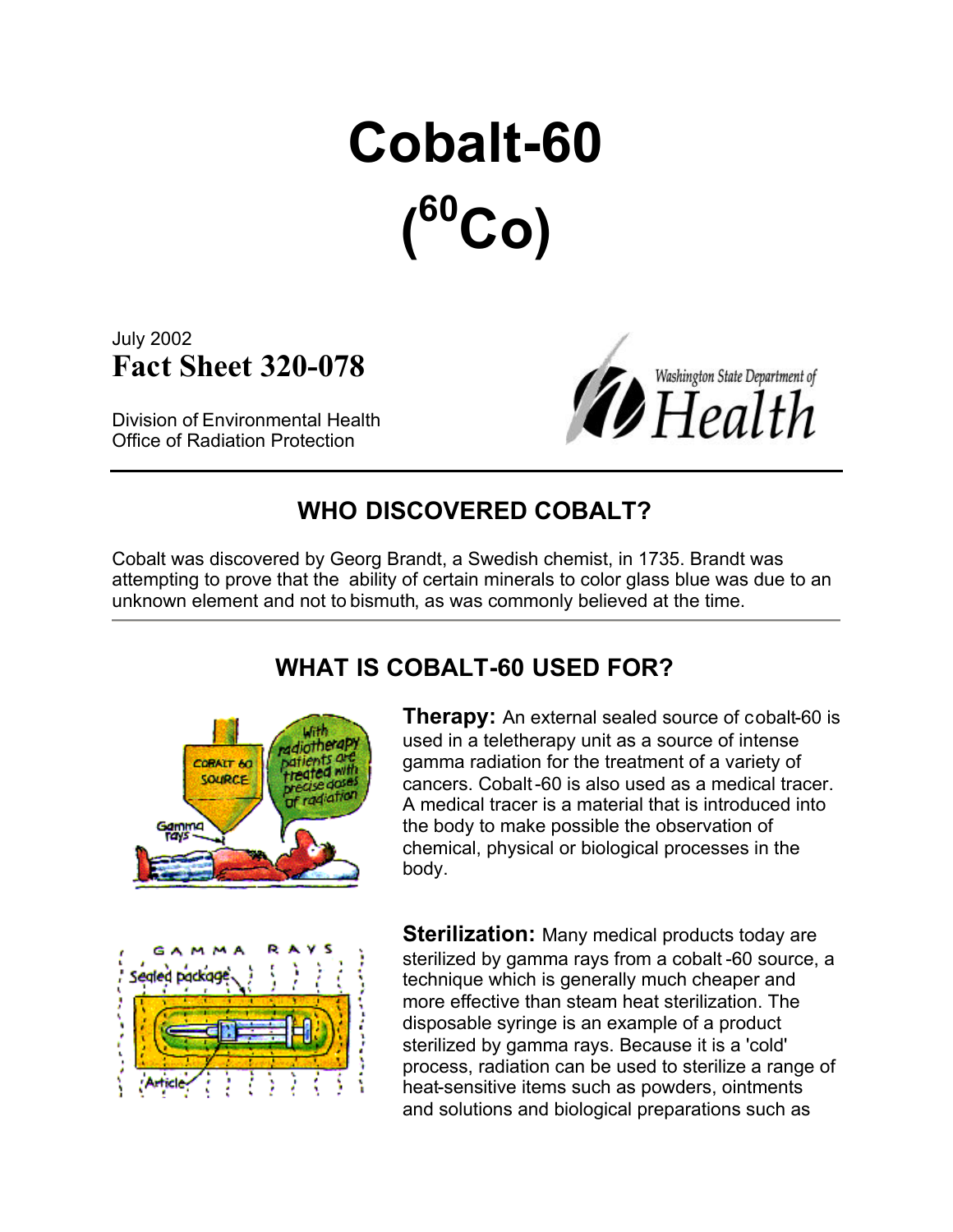bone, nerve, skin, etc, used in tissue grafts. It is also safer and cheaper than heat methods because it can be done after the item is packaged.

Cobalt-60 is also used for industrial radiography, detecting flaws in metal parts, and in density and fill height switches.

#### **WHERE DOES COBALT-60 COME FROM AND WHERE IS IT FOUND?**

Cobalt-60 is artificially produced by bombarding a target material, either cobalt-59 or nickel-60, with neutrons. This reaction is produced by nuclear weapons detonations and in nuclear reactors.

## **IS COBALT-60 HAZARDOUS?**

Cobalt-60 emits two high energy gamma rays, making cobalt-60 both an internal and external hazard. The primary exposure pathways of concern are ingestion (drinking water and fish consumption), and exposure by inhalation and external exposure.

# **PROPERTIES OF COBALT-60 (<sup>60</sup>Co)**

Half-Life:

Physical: 5.2714 years

Biological: 0.5 day (transfer compartment), 6 days (0.6 in all tissues), 60 days (0.2 in all tissues), 800 days (0.2 in all tissues)

Principal Modes of Decay (MeV):

Beta-average 0.0958, maximum 0.318 (99%)

Gamma 1.33 (100%), 1.17 (100%)

Principal Organ:

Liver and Whole Body

Amount of Element in Body:

1.5 mg

Daily Intake of Element in Food and Fluids:

300 μg